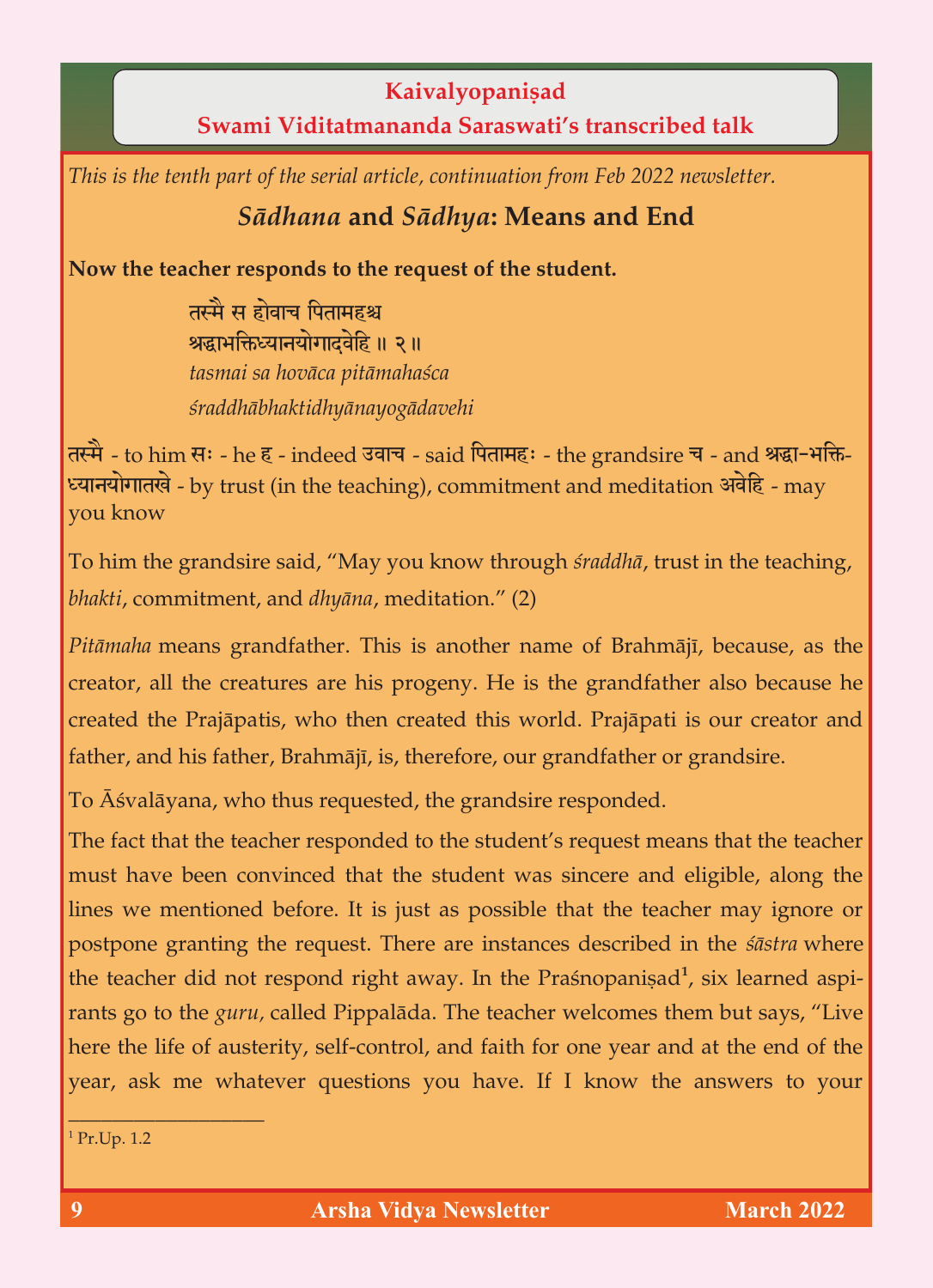questions I will explain them to you." It means that they were asked to live with the teacher for one year to prepare themselves. Here *pitāmaha* Paramesthī replies to the student right away. However, even though the request is for *brahma-vidya*, Brahmājī does not start teaching it right away. He first teaches the requisite pre-Brahmäjé does not start teaching it right away. He first teaches the requisite preparedness or the means to gain *brahma-vidyä*.

## *Sraddhä***, implicit trust and understanding**

There are two steps in the *sädhana* or means to prepare for this subtle knowledge. antaranga-sādhana or inner means. Karma-yoga or performing actions in the spirit of *worship constitutes the bahiranga-sādhana*. Here, however, *pitāmaha* skips this step and prescribes instead, only the threefold antaranga-sādhana. He says, "sraddhābhakti-dhyānayogād avehi." 'May you know brahman through śraddhā, bhakti, and *bhakti-dhyänayogäd avehi.*" 'May you know *brahman* through *çraddhä*, *bhakti,* and *dhyäna,* may you cultivate these three qualities, may your mind enjoy these three dispositions.'

The first quality is *śraddhā*. This is not quite the same as faith. We often find *śrad-dhā* being translated as faith and it seems to create an impression that it is like the faith that is required by other religions. Here the meaning is somewhat different. As Pūjya Swamiji would say, faith is of two kinds: one is believing in something that is unverifiable and the other is believing in something that is verifiable. The first kind of belief is believing in something that you can never verify in your lifetime. Take heaven, for instance. We have to accept the existence of heaven on trust, because we can never see it. As long as we are in a human body, we can trust, because we can never see it. As long as we can never see it. As long as we can human body, we can have  $\sigma$ never see heaven. For the that matter, that there is a God in heaven also becomes a God in heaven also becomes matter of unversion of unversion of the does not demand that kind of belief or the that kind of belief or that kind of faith teaches something that we can discover here and now in the something that we can discover  $\theta$ our own lives. We can verify the truth of what Vedänta teaches. If not now, it can be verified at some later date in this life itself. We can keep on verifying as we proceed, because there are landmarks and we can keep on discovering those landmarks; that is how one's faith becomes more and more firm. This faith or straddha marks; that is how one's faith becomes more and more firm. This faith or *çraddhä*  or trust is based on understanding,  $\frac{1}{2}$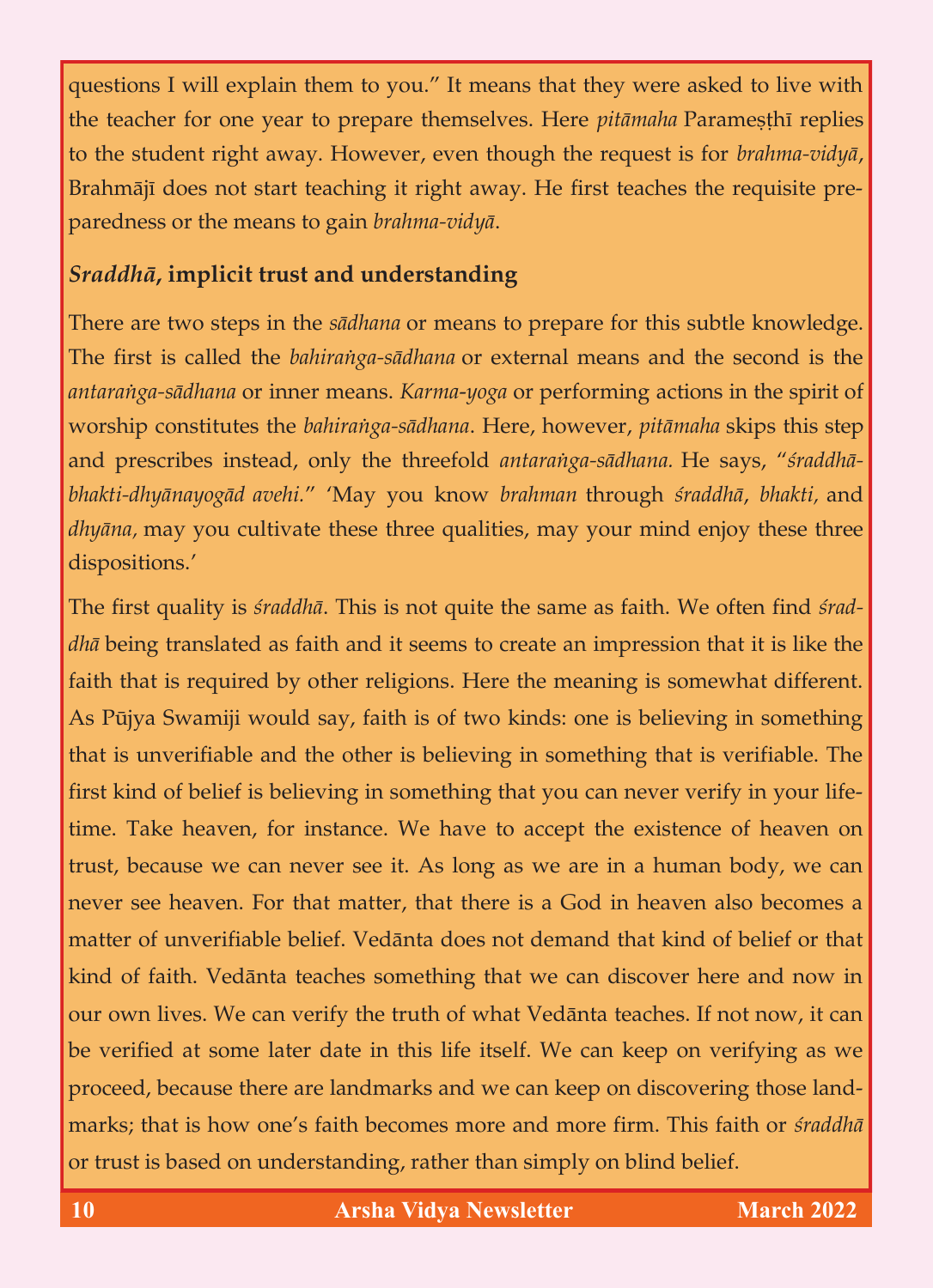The same principle of trust applies even in the discipline of the discipline of science. The fact that fact that fact that fact that  $\mathbf{r}$  $e = mc$ with the proper courses, as well as continuous study, so that he may understand the equation one day; until then he has to have *studdha* in a verifiable belief. the equation one day; until then he has to have *çraddhä* in a verifiable belief.

A Vedāntin has no need for a faith that is blind or without understanding. Some-<br>times, it is very convenient for people to have blind faith, "I trust you, so I need times, it is very convenient for people to have blind faith, "I trust you, so I need not take any responsibility. I am at your disposal so just tell me what to do." something because someone tells us to, it is an obligation we are fulfilling. If our attitude is, "This is how it is said in the Bhagavad Gita, so I should speak the truth," or "Swamiji says I should speak the truth, so I should speak the truth," truth," or "Swamiji says I should speak the truth," or "Swamiji says I should speak the truth," so I should sp how long can we oblige this way? We can not oblige this way? We can not oblige even the teacher forever. We can can only oblige him as long as it is convenient and then, at some point, stop oblig-<br>ing. However, when the teacher's value becomes our own value, following the  $\delta$  in the teacher's value becomes our own value becomes our own value  $\delta$ value is no more and  $\sigma$ tions.

The Vivekacūdāmaṇi<sup>2</sup> describes *śraddhā* as *śāstrasya guruvākyasya satyabuddhyāvad-hāranā*, "the conviction that the words of the *śāstra* and the teacher are true is *häraëä*, "the conviction that the words of the *çästra* and the teacher are true is called *çraddhä*." What is the response of the mind when one listens to the words of the teacher unit teacher unit the scriptures? If the mind resists or if the mind  $\mathbf{I}$  the mind  $\mathbf{I}$  $\delta$  learning mind; it is not favorably disposed to understand what the teacher the teachers is unfolding. The mind should be favorably disposed to the unfoldment or in-<br>structions of the teacher. That favorable disposition is called *śraddhā*. As Pūjya structions of the teacher. That favorable disposition is called *çraddhä*. As Püjya Swamiji would say, *śraddhā* is giving the teaching the benefit of the doubt. The *śraddhā* that Vedānta calls for is not simply accepting whatever the teacher says. *çraddhä* that Vedänta calls for is not simply accepting whatever the teacher says. Having *çraddhä* implies giving fair and due consideration to what the teacher says, because, in the end, it is possible that one may not agree with what is said.

 $\overline{\phantom{a}}$  , and the set of the set of the set of the set of the set of the set of the set of the set of the set of the set of the set of the set of the set of the set of the set of the set of the set of the set of the s

 $2 \text{VC} 25$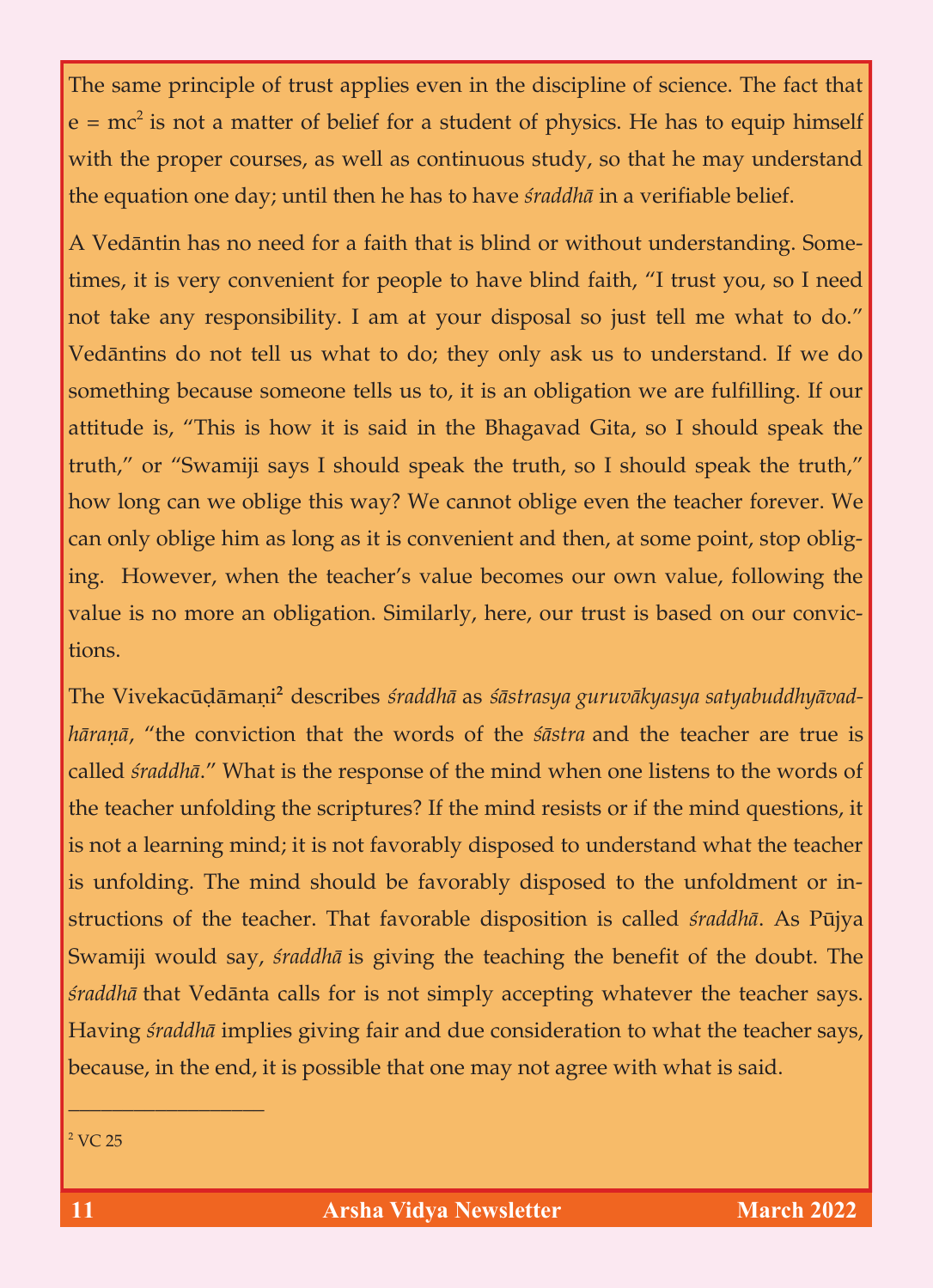The 'I' is the subject matter of this teaching and yet we already have conclusions about ourselves. The ego is a bunch of conclusions and the ego usually wants to perpetuate itself. Therefore, whenever something is said that goes against the perception of the ego, there is a tendency to resist or reject. One cannot learn as long ception of the ego, there is a tendency to resist or reject. One cannot learn as long as this tendency prevails. Having both *çraddhä* and *bhakti* or devotion, the second quality mentioned by Brahmājī, enables the student to identify with the teacher and with the scriptures. It is important for the student to develop identification and with the scriptures. It is important for the student to develop identification  $\mathbf{r}$ with the teacher and, through the teacher and, through the scriptures. Only the scriptures  $\mathbf{I}$ then can he become objective to his own self. Then we have to his own self. The self-

The learning requires that we scrutinize the various notions and conclusions we have about ourselves. The individual or 'I' is the subject matter of the scriptures and the only obstruction to the right perception of the self is the fact that we entertain various misconceptions or misperceptions about ourselves. It is possible to recognize a misconception only when one is objective with reference to that idea. Therefore, we need to become objective with reference to ourselves and with reference to our conclusions, by creating a distance with them. How do we create erence to our conclusions, by conclusions, by conclusions, by creating a distance with them. How do we can als  $\frac{1}{\sqrt{2}}$  is can be done by identifying with the teacher and then scrutinizes with the teacher and then scrutinizes with the teacher and the teacher and then scrutinizes with the teacher and then scrutinizes with the t  $\delta$  or examining our own conclusions about ourselves from the standard ourselves from the standard of the standard of the standard ourselves from the standard outside  $\delta$ teacher and the scriptures.

Traditionally, we do not see a difference between the teacher and the scriptures. The scriptures  $\mathbf{1}_{\mathbf{1}_{\{1,2\}}}$ We believe that the teacher is identified with the scriptures and, the scriptures and, therefore, becomes our gateway to the scriptures. What we really want to learn is the teaching of the scripture, the Upanisad. But inasmuch as we do not have the direct access to the Upanisad, the teacher becomes our gateway to the Upanisad. Because we  $\mathbf{L}_{\mathbf{L}}$  to the UPanishalid becomes our gateway to the Upanishalid  $\mathbf{L}_{\mathbf{L}}$ accept that the teacher is identified with the scripture, our identified with the scripture, our identified with the scripture,  $\frac{1}{2}$ teacher also becomes identification with the scripture. It is then that we can exam-<br>ine our own conclusions about ourselves, about the world, and about God from the standpoint of the scripture, and whenever we find that our conclusions need  $\mathbf{r}$  the standard point  $\mathbf{r}$  and whenever we find that our conclusions need that our conclusions need that our conclusions need that  $\mathbf{r}$  $\sigma$  be changed, we are  $\sigma$  to change them. The degree of preparedness is all prepared of prepared in  $\sigma$